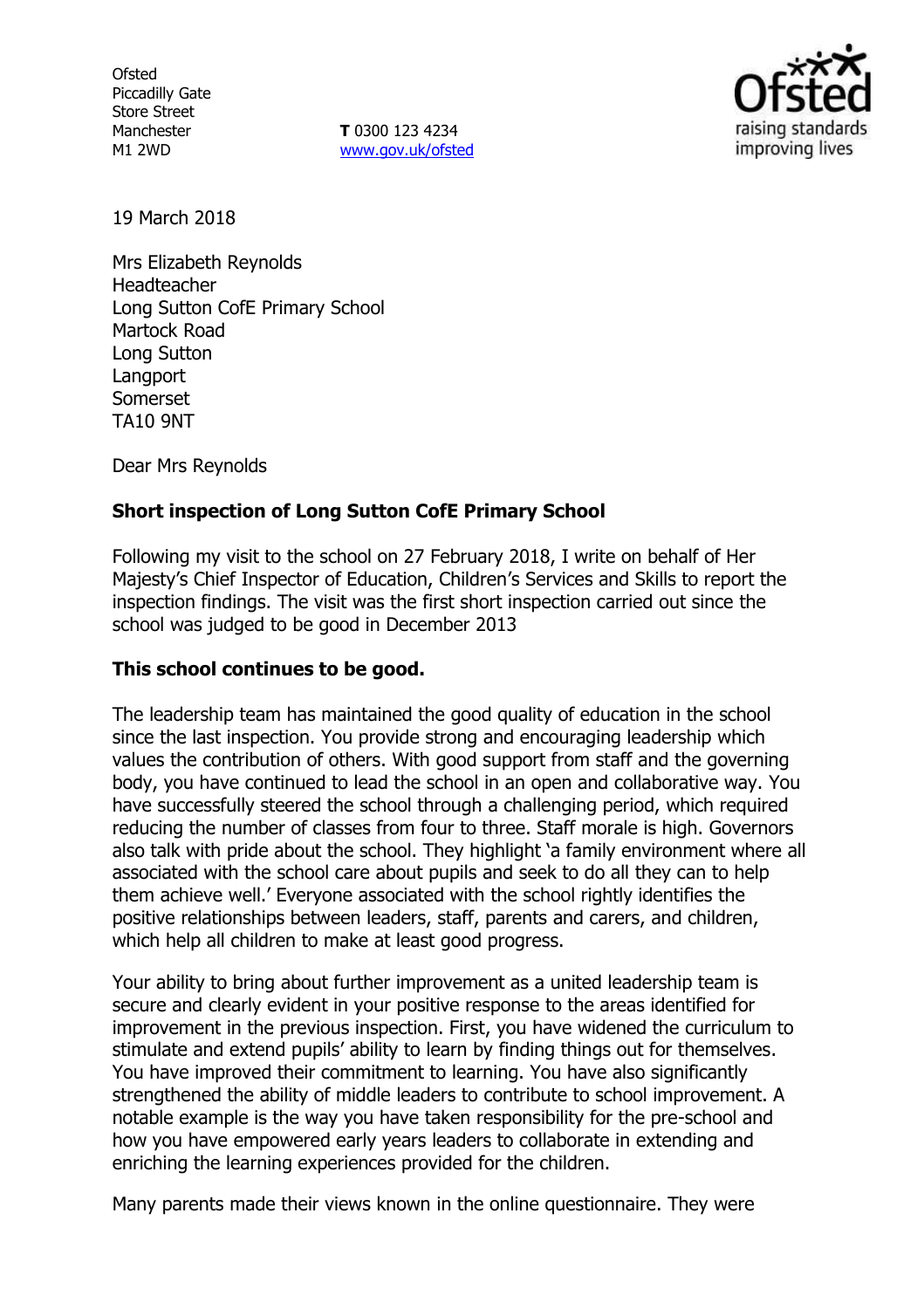

unanimous in recognising the high level of care and guidance that staff provide and were almost unanimous in recommending the school to others. The large majority were very positive about all other aspects of their children's education. Typical parents' comments included, 'I am very happy with the standard of education at the school' and 'it is a hidden gem and a credit to all involved'.

# **Safeguarding is effective.**

The safeguarding culture in the school is strong. You and the governors include specific updates and reviews of safeguarding procedures in your reports and minutes of meetings. This ensures that all safeguarding arrangements and procedures are fit for purpose. All staff give high priority to keeping pupils safe. For example, you and your administrative staff complete all the required checks on staff to ensure their suitability to work with children.

Warm and supportive relationships between adults and pupils help pupils to feel secure at school. Pupils told me that they feel safe in school. One pupil, reflecting the views of others, said, 'Everyone at school goes out of their way to be friendly.' Pupils know how to stay safe. For example, they understand how to use computers safely and why it is important to tell parents and staff about any concerns. Parents are equally appreciative of the high-quality care provided by staff. This is typically evident in parents' comments such as, 'I feel happy and reassured as I know the school takes safeguarding very seriously.'

### **Inspection findings**

- You have rightly identified the need to improve pupils' achievement in mathematics, especially their reasoning and problem-solving skills. You have implemented a new approach to the teaching of mastery in mathematics to deepen pupils' understanding and help them achieve higher standards.
- $\blacksquare$  The coordinator of mathematics is playing a key and effective role in training staff. Her work alongside other teachers, especially in Year 1 and increasingly in Years 5 and 6, is beginning to bear fruit. School assessments show that pupils in Year 1 respond well to the teacher's emphasis on developing their understanding of mathematical terms. Pupils in Years 2, 3 and 4 are also talking and thinking more about the place value of number and the precise meanings of mathematical concepts such as equivalence. This learning is enabling them to make faster progress than previously.
- Teachers in all classes use assessments of the pupils' developing skills well to set suitably challenging work that requires pupils to think and explain their mathematical reasoning. Pupils in Years 5 and 6 are able to think more deeply about mathematics. For example, they now explain in writing how they set about solving problems. You rightly recognise that establishing a consistent and effective mastery approach to mathematics across the whole school is work in progress. Leaders also acknowledge that a small number of pupils still lack perseverance when deeper thinking is required, and this slows their progress.
- You and your leadership team have responded swiftly to improve children's understanding of phonics in early years classes and further raise outcomes in the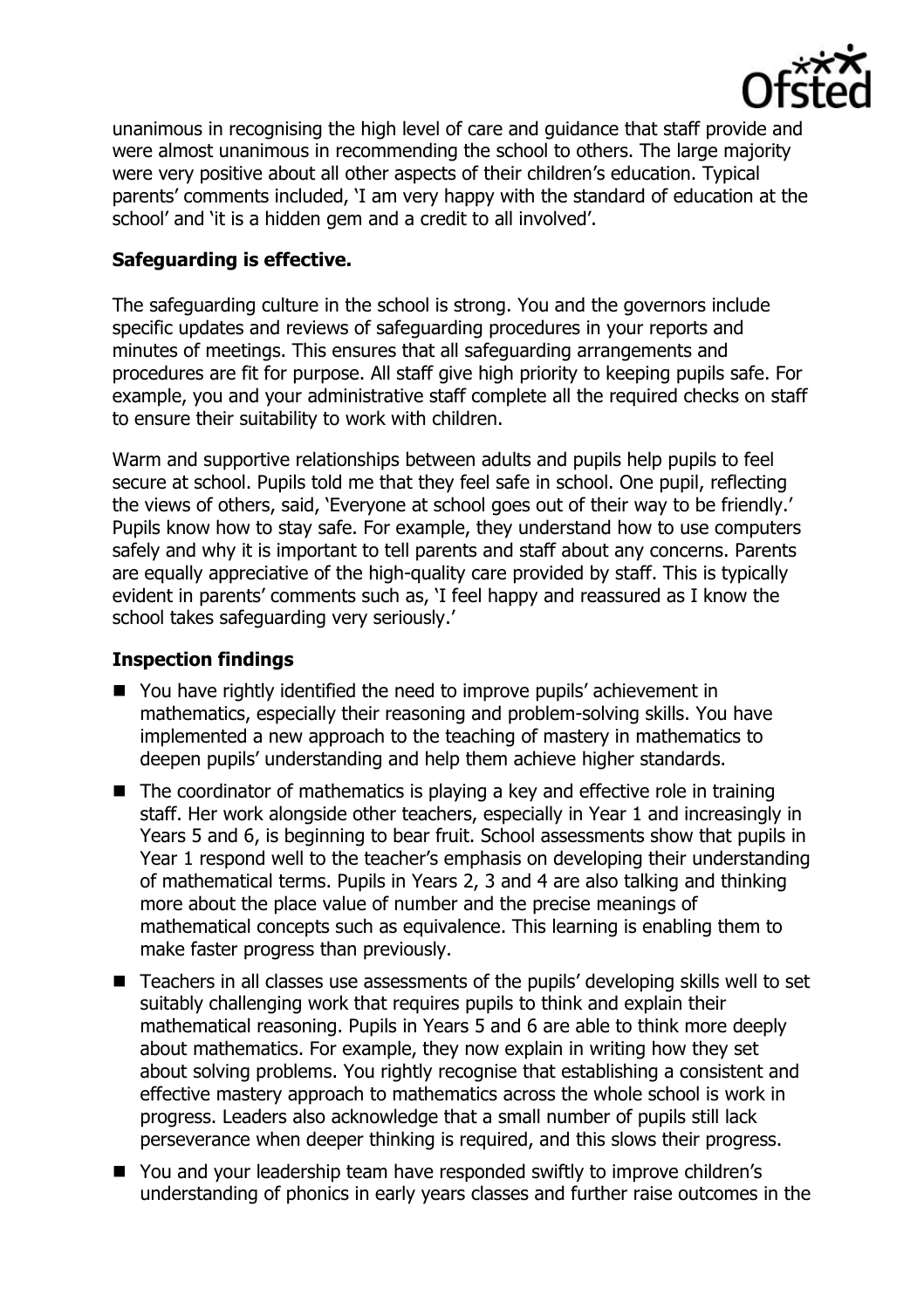

Year 1 phonics screening checks. Your actions have been strengthened by the school's adoption of the pre-school to secure consistently effective teaching throughout the early years. Staff in pre-school and Reception classes keep highquality records and assessments of children's work and progress. They use these diligently to sustain the children's successful learning and development.

- Staff in early years classes implement a consistent and robust approach to the teaching of phonics and the development of writing skills. This continues as pupils transfer into Years 1 and 2 and supports their good progress through the school. A similarly consistent and effective approach to developing pupils' reading skills continues in all classes. Pupils now benefit from more frequent opportunities to read and share books at school. With additional encouragement from the school, most parents now sustain the good development of pupils' reading skills at home.
- You work closely with governors to ensure that additional funding is used effectively to support disadvantaged pupils. This group of pupils is too small in number to make valid comparisons of their achievement with that of other pupils. Nevertheless, teachers monitor the progress of disadvantaged pupils accurately. This includes enlisting the support of parents in helping pupils achieve specific targets for improvement identified in 'Passports to Success'. Teachers make swift adjustments to the extra support provided in order for pupils' good progress to be sustained. Teachers take similar action to ensure that vulnerable pupils and those who have special educational needs and/or disabilities are supported to equally good effect.
- In recent years, you have improved the way teachers assess pupils' progress. You have also extended the skills and made good use of the expertise of middle leaders, such as the coordinator of special educational needs. These initiatives have helped you to support all groups of pupils more strongly. For example, pupils benefit from relevant work that challenges them at the right level, as well as benefiting from additional adult guidance in small groups or as individuals. The introduction of case studies to record the needs of vulnerable pupils now provides clear information about their starting points. Regular meetings between staff to discuss pupils' progress ensure the effectiveness of interventions to quicken their progress. Consequently, these pupils now make as good progress as their classmates.
- You are aware of the past variations in pupils' attendance. You have put strategies in place to reduce these, especially by monitoring and rigorously tackling persistent absence. Staff work closely with parents and outside agencies to examine the reasons for pupils' absence and to identify and support pupils who are at risk of low attendance. You ensure that additional funding is used effectively to boost the confidence and readiness to learn of some vulnerable pupils. For example, they are supported in attending breakfast and other school clubs and activities in order to improve their attendance and punctuality. As a result, the current rate of attendance matches that found nationally. The number of pupils whose attendance is persistently low has been reduced. It is now very small and mostly related to health and welfare issues.